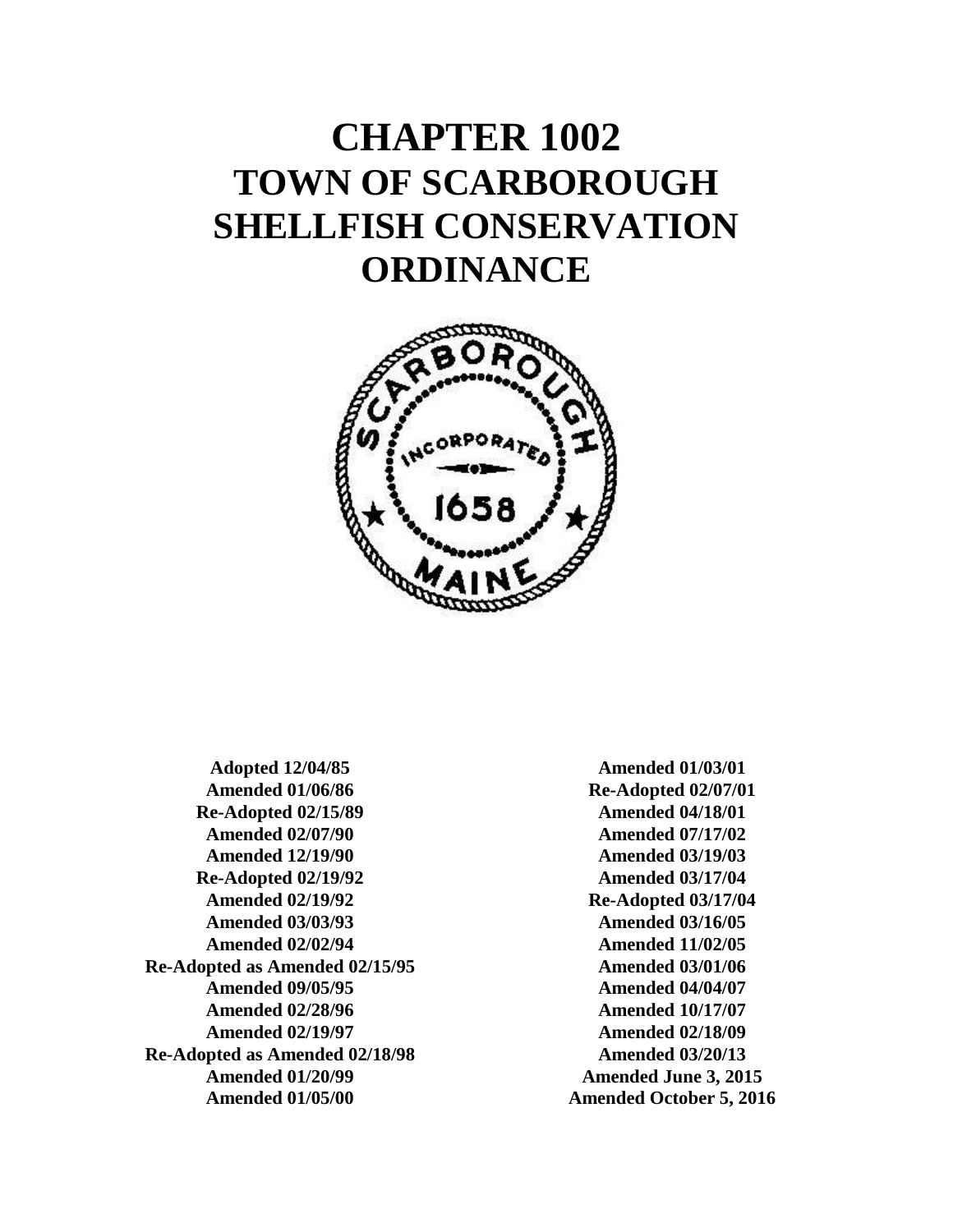| (b) Non-Renewal Resident Commercial and Non-Resident Non-Reciprocating Commercial  |  |
|------------------------------------------------------------------------------------|--|
|                                                                                    |  |
| (c) Resident Student Commercial Licenses, Non-Resident Student Commercial Licenses |  |
|                                                                                    |  |
| (d) Non-Renewal Resident Student Commercial Licenses, Non-Resident Student         |  |
| Commercial Licenses and Over 60 Resident Commercial Bushel License  8              |  |
|                                                                                    |  |
|                                                                                    |  |
|                                                                                    |  |
|                                                                                    |  |
|                                                                                    |  |
|                                                                                    |  |
| H. Children 16 years or younger may accompany a recreational license holder:  9    |  |
|                                                                                    |  |
|                                                                                    |  |
|                                                                                    |  |
|                                                                                    |  |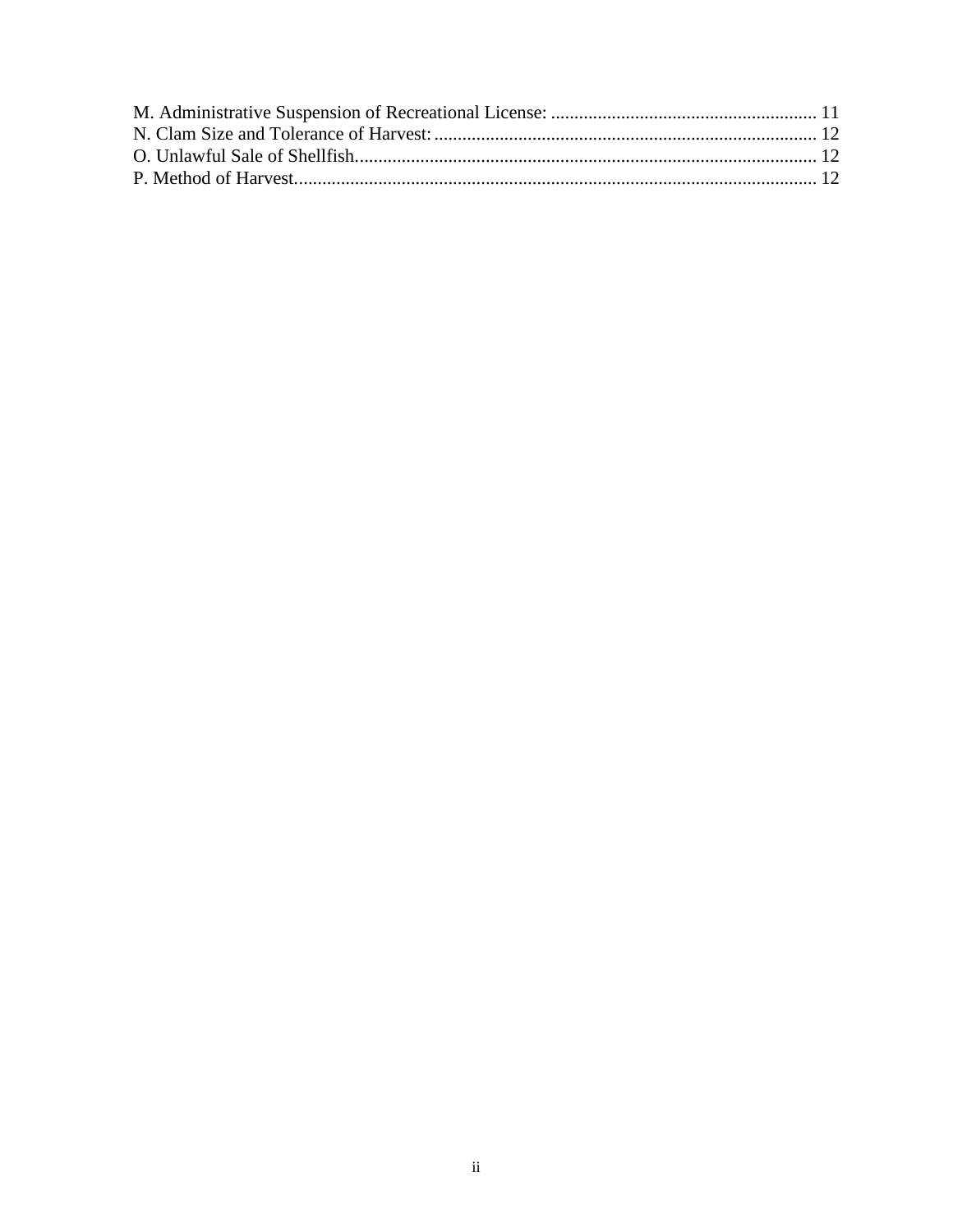# **CHAPTER 1002 TOWN OF SCARBOROUGH SHELLFISH CONSERVATION ORDINANCE**

# <span id="page-3-0"></span>**1. Authority:**

This Ordinance is enacted in accordance with 12 M.R.S.A., Section 6671.

# <span id="page-3-1"></span>**2. Purpose:**

To establish a shellfish conservation program for the Town of Scarborough which will insure the protection and optimum utilization of shellfish resources within its limits. These goals will be achieved by means which may include:

- a. Licensing
- b. Limiting the number of shellfish harvesters
- c. Restricting the time and area where digging is permitted
- d. Limiting the minimum size of clams taken
- e. Limiting the amount of clams taken daily by a harvester

f. Engaging in activities intended to protect and enhance the resource such as transplanting or seeding of shellfish. [Adopted 06-03-15]

# <span id="page-3-2"></span>**3. Shellfish Conservation Committee:**

The Shellfish Conservation Program for the Town of Scarborough will be administered by the Shellfish Conservation Committee consisting of 7 members to be appointed by the Town Council for terms of 3 years. The Committee's responsibilities include:

a. Establishing annually in conjunction with the Dept. of Marine Resources, the number of shellfish digging licenses to be issued.

b. Surveying the clam flats to maintain current information on shellfish resources.

c. Submitting to the Town Council, proposals for the expenditures of funds for the purpose of shellfish conservation.

d. Keeping this Ordinance under review and making recommendations for its amendments.

e. Securing and maintaining records of shellfish harvest from the Town's managed shellfish areas and closed areas that are conditionally opened by the D.M.R.

f. Approving conservation closures and openings in conjunction with the Area Biologists of the D.M.R. [amended 01/03/01].

g. Submitting an annual report to the Municipality and the D.M.R. covering the above topics and all other committee activities.

# <span id="page-3-4"></span><span id="page-3-3"></span>**4. Definitions:**

# **a. Resident**

The term "resident" refers to a person who has physically resided at a fixed, permanent and principal home in the town for at least six months next prior to the date of application for a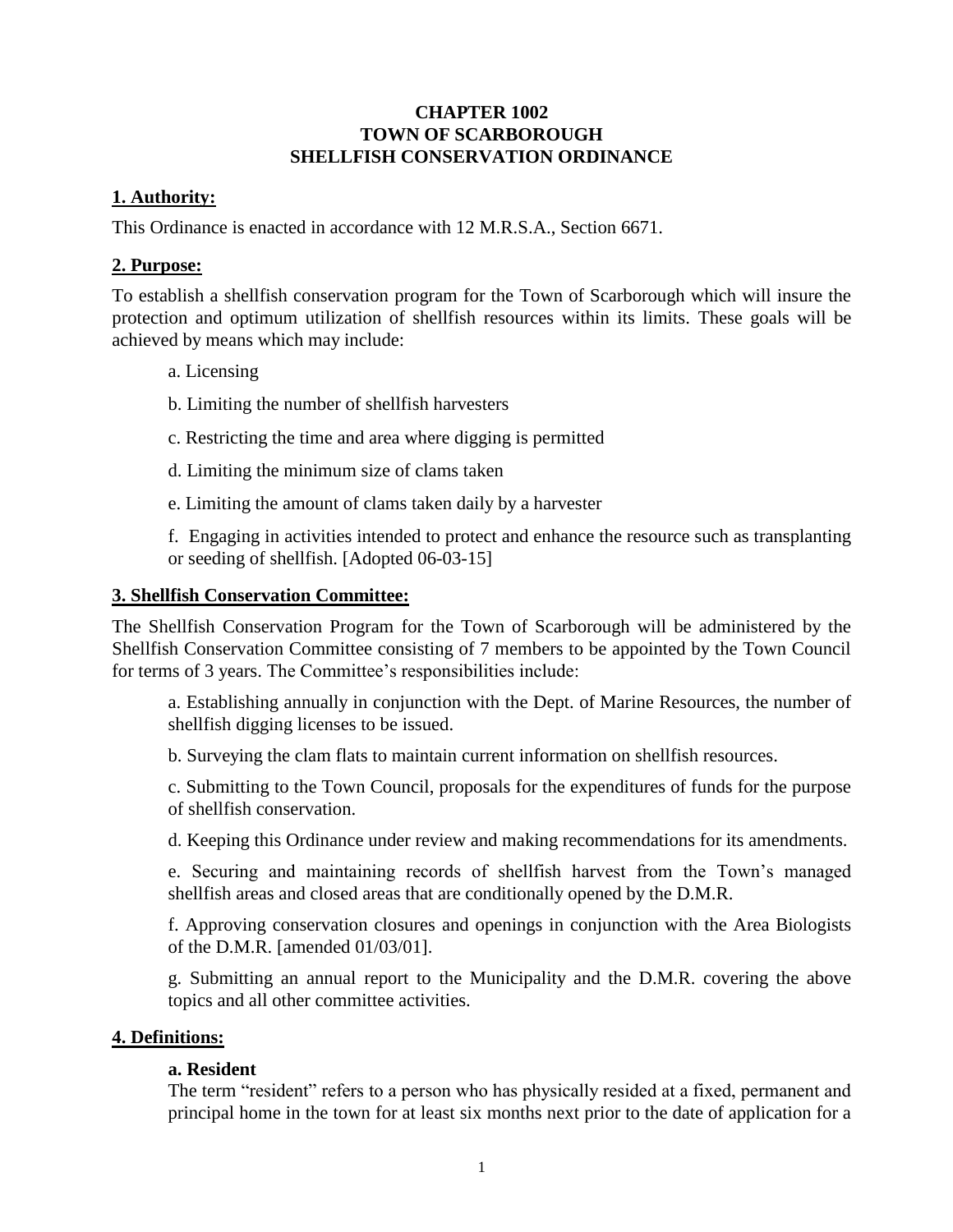license under this Ordinance or, in the case of student, to a student living temporarily outside of Scarborough while enrolled in a college, university or post-secondary school, provided such student maintains his or her fixed permanent principal home in Scarborough. [amended 07/17/02]

## <span id="page-4-0"></span>**b. Non-resident**

The term "non-resident" means anyone not qualified as a resident under this Ordinance.

## <span id="page-4-1"></span>**c. Shellfish, Clams**

When used in the context of this Ordinance, the words "shellfish and clams" mean soft-shell clams **MYA ARENARIA.**

# <span id="page-4-2"></span>**d. Municipality**

Refers to the Town of Scarborough, Maine.

## **e. Conservation Projects**

Conservation Projects may include seeding projects, crab projects, school projects, surveys or any other project accepted by the Shellfish Conservation Commission. [Adopted 06-03- 15]

# <span id="page-4-3"></span>**5. Licensing - Municipal Shellfish Digging is required:**

It is unlawful for any person to dig or take shellfish from the shores and flats of this municipality without having a current license issued by this municipality as provided by this Ordinance.

A Commercial Digger must also have a valid **STATE OF MAINE COMMERCIAL SHELLFISH LICENSE** issued by the Department of Marine Resources, if state law makes possession of the state license a prerequisite to issuance of a municipal license.

# <span id="page-4-5"></span><span id="page-4-4"></span>**A. Designation, Scope and Qualifications:**

# **1. Resident Commercial Shellfish License:**

The license is available to residents of the Town of Scarborough who are 18 years or older and entitles the holder to dig and take any amount of shellfish from the shores and flats of this municipality and reciprocating municipalities.[amended 03/21/13]

#### <span id="page-4-6"></span>**2. Non-resident Non-reciprocating Commercial Shellfish License:**

The license is available to non-residents of this municipality who are 18 years or older and entitles the holder to dig and take any amount of shellfish from the shores and flats of this municipality.[amended 03/21/13]

#### <span id="page-4-7"></span>**3. Resident Student Commercial License:**

The license is available to residents of the Town of Scarborough who are full time students between the minimum age of twelve (12) years old and the maximum age of twenty-two (22) years old on May 1 of the year in which the application is made. Applicants must show proof of age and proof of school attendance and students attending college must also show proof of a minimum of twelve (12) college credit hours per semester to be considered full-time students. Applicants under the age of 18 must also have the signature of a parent or guardian on the application for the license to be valid. This license entitles the holder to dig or take any amount of shellfish from the shores and flats of this municipality. [amended 01/03/01] [amended 07/17/02] [amended 06-03-15]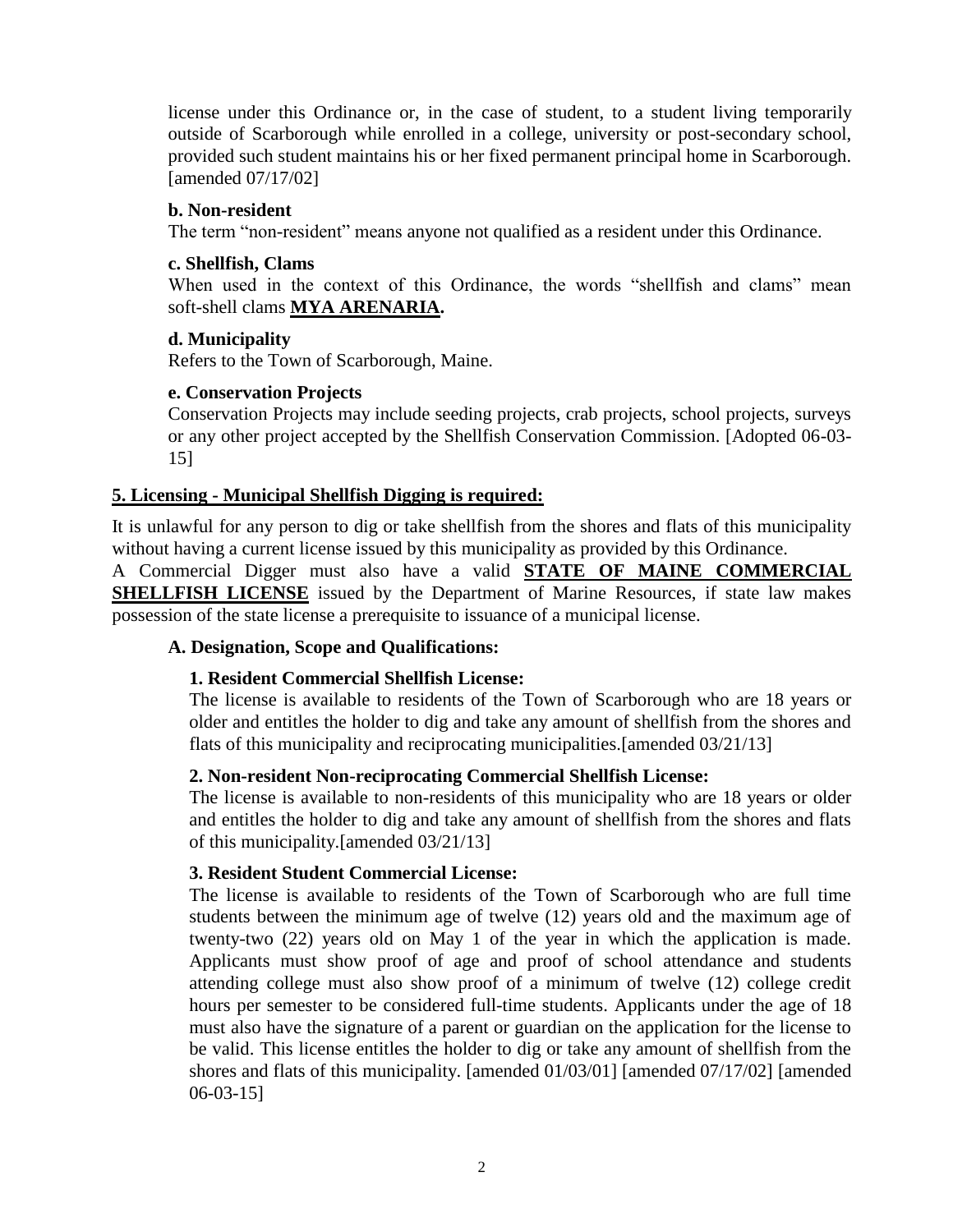## <span id="page-5-0"></span>**4. Non-resident Student Commercial License:**

The license is available to non-residents of the Town of Scarborough who are full time students between the minimum age of twelve (12) years old and the maximum age of twenty-two (22) years old on May 1 of the year in which the application is made. Applicants must show proof of age and proof of school attendance and students attending college must also show proof of a minimum of twelve (12) college credit hours per semester to be considered full-time students. Applicants under the age of 18 must also have the signature of a parent or guardian on the application for the license to be valid. This license entitles the holder to dig or take any amount of shellfish from the shores and flats of this municipality. [amended 01/03/01] [amended 07/17/02]

#### <span id="page-5-1"></span>**5. Over 60 Resident Commercial Bushel License:**

The license is available to residents of the Town of Scarborough who are 60 years old and over. Applicants must show proof of age and residence. This license entitles the holder to dig or take one (1) bushel of shellfish from the shores and flats of this municipality at each tide. [amended 02/18/98] [amended 01/20/99]

#### <span id="page-5-2"></span>**6. Residential Recreational Shellfish License:**

The license is available to residents and real estate taxpayers of this municipality and entitles the holder to dig and take no more than one peck of shellfish in any one day for the use the holder and his or her family. It is a violation of this ordinance for any person to sell, or otherwise receive remuneration for, any shellfish harvested pursuant to a residential recreational shellfish license. Any holder of a recreational license who is cited by the Shellfish Conservation Officer for selling or otherwise receiving remuneration for any shellfish harvested pursuant to that license, in addition to being subject to the other penalties provided in this ordinance, shall be ineligible for a recreational license in the next licensing year following that violation. The Shellfish Conservation Officer's determination of violation may be appealed in the same manner as a license suspension under Section 5(H)(3). [amended 06-03-15]

#### <span id="page-5-3"></span>**6-a. Non-resident Recreational Shellfish License:**

The license is available to non-residents of the Town of Scarborough and entitles the holder to dig and take no more than one peck of shellfish in any one day for the use of the holder and his or her family. It is a violation of this ordinance for any person to sell, or otherwise receive remuneration for, any shellfish harvested pursuant to a non-resident recreational shellfish license. Any holder of a nonresident recreational shellfish license who is cited by the Shellfish Conservation Officer for selling or otherwise receiving remuneration for any shellfish harvested pursuant to that license, in addition to being subject to the other penalties provided in this ordinance, shall be ineligible for a recreational license in the next licensing year following that violation. The Shellfish Conservation Officer's determination of violation may be appealed in the same manner as a license suspension under Section 5(H). [03/19/03] [amended 06-03-15]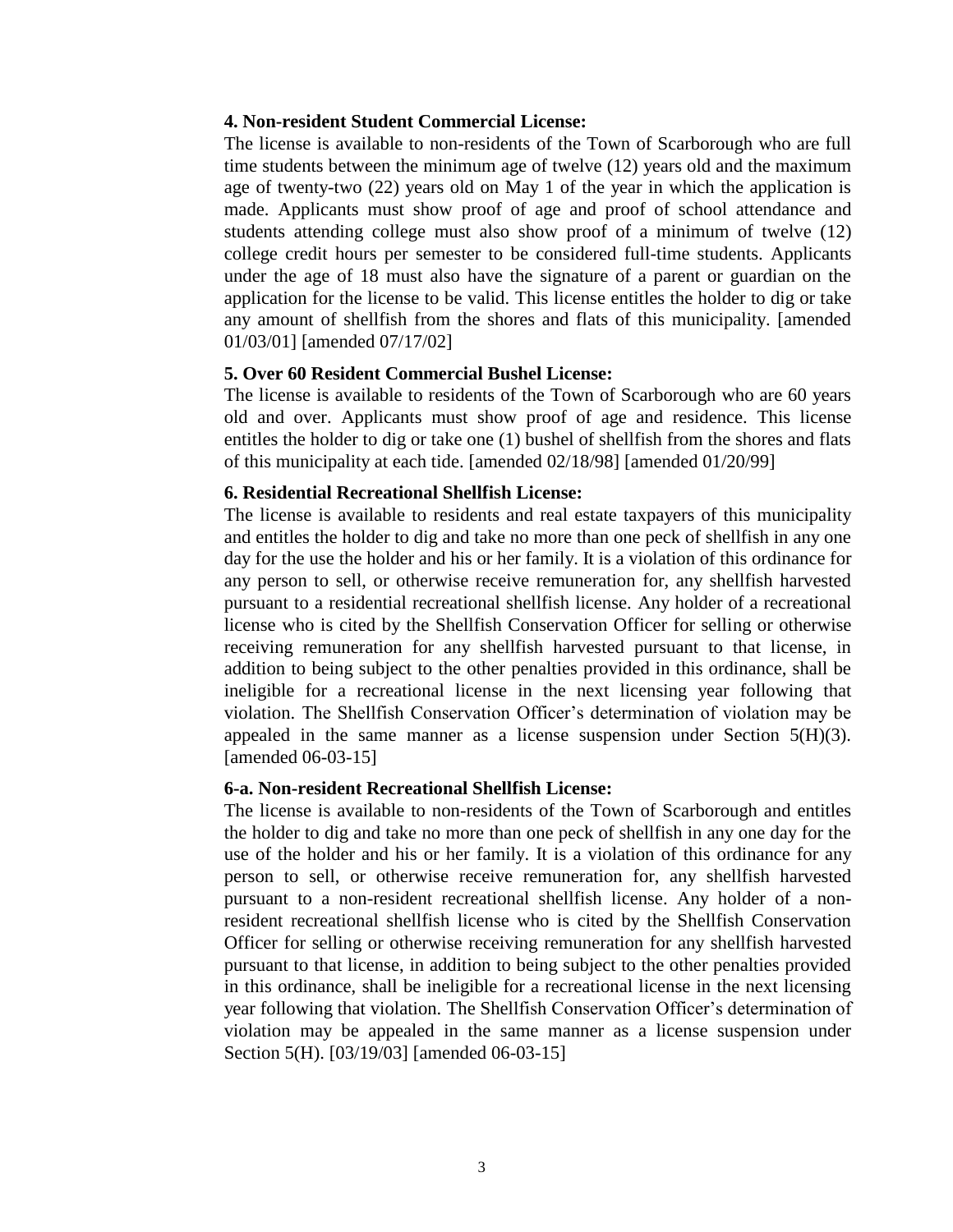## <span id="page-6-0"></span>**7. Resident Recreational Day Licenses.**

This license entitles residents and real estate taxpayers of the Town of Scarborough to dig or take up to one peck of shellfish from the shores and flats or this municipality during a single calendar day specified in the license. The duration of this license is one calendar day only. [02/18/98]

## <span id="page-6-1"></span>**8. Non-resident Recreational Day Licenses.**

This license entitles non-residents of the Town of Scarborough to dig or take up to one peck of shellfish from the shores and flats or this municipality during a single calendar day specified in the license. The duration of this license is one calendar day only. [02/18/98]

## <span id="page-6-2"></span>**9. License must be signed.**

The licensee must sign the license to make it valid.

## **10. Commercial license applicant may only apply for one type.**

A commercial license applicant may only apply for one type of commercial license under this Ordinance.

## <span id="page-6-4"></span><span id="page-6-3"></span>**B. Contents of Application:**

<span id="page-6-5"></span>Any person may apply to the Town Clerk for the license required by this ordinance on forms provided by the municipality.

## **1. Contents of the Application:**

The application must be in the form of an affidavit and must contain the applicant's name, current address, birth date, height, weight, signature and whatever other information the Town Clerk may require.

#### <span id="page-6-6"></span>**2. False Statements.**

Any person who provides information in support of an application under this ordinance must do so in the form of an affidavit. If the applicant provides false information, the applicant forfeits the right to a license and a license previously issued to that applicant shall become void. Any other person who gives false information in support of an application under this ordinance commits a violation of this ordinance punishable under section 5(K). [02/18/98].

#### <span id="page-6-7"></span>**C. Fees:**

The fees for the licenses are as specified in the *Schedule of License, Permit and Application Fees* established by the Town Council, and must accompany in full the application for the respective license. Fees for non-resident licenses shall not exceed twice the amount charged for the equivalent resident licenses. The Town Clerk shall pay all fees received to the Town Treasurer. Fees received for shellfish licenses shall be used by the Town for shellfish management, conservation and enforcement. Fees are non-refundable, except that the holder of a student commercial license who surrenders the license within seventy-five (75) after the date of issuance shall receive a refund of one-half the license fee. [01/05/00]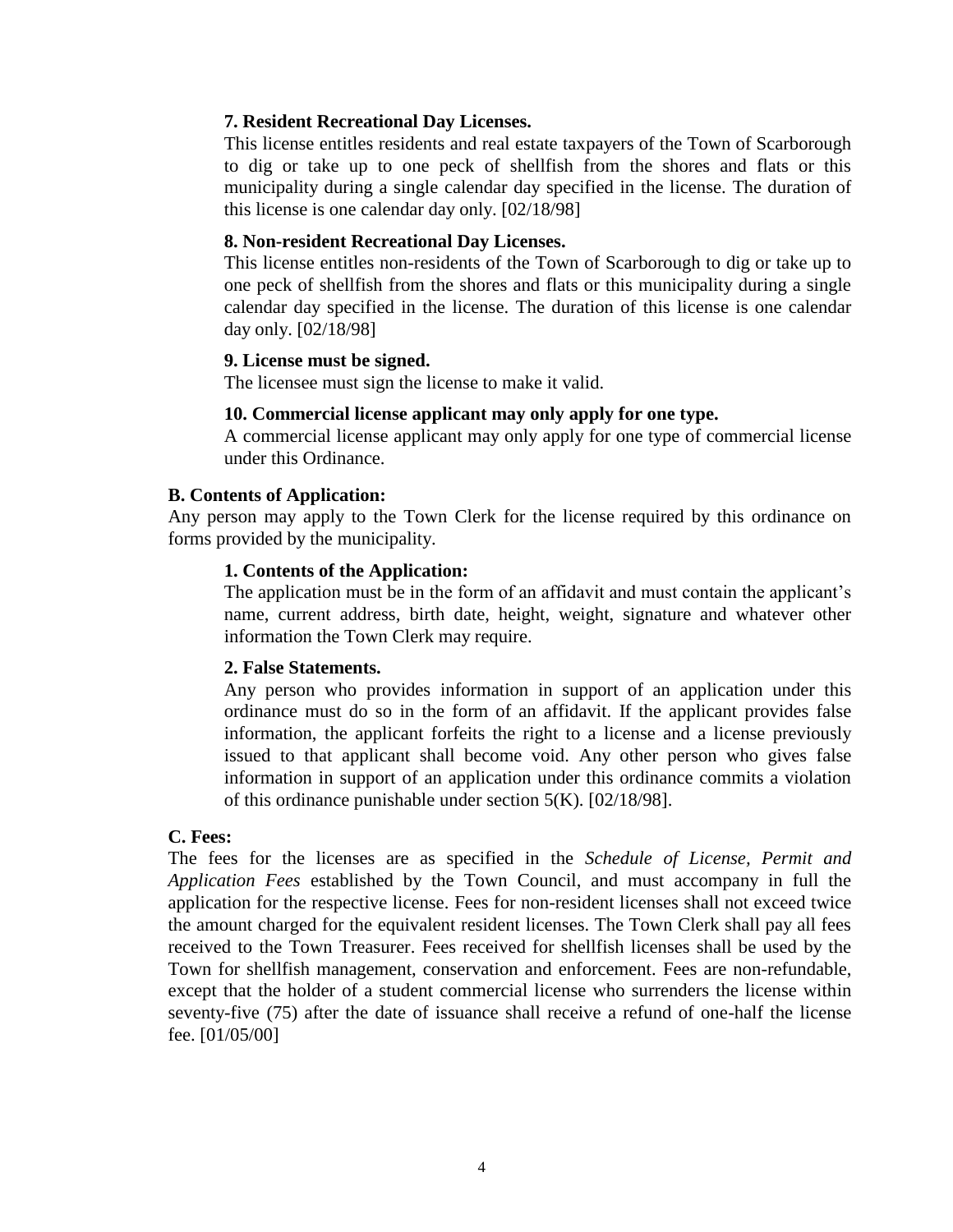# **D. Conservation Activities:** [Adopted 06-03-15]

The Town encourages all shellfish diggers to protect and enhance the resource by participating in conservation activities such as seeding clam beds, participating in shellfish surveys, and participating in other approved resource management activities. All Commercial License holders 18 years of age or older may be required to participate in shellfish seeding as deemed necessary by the Shellfish Conservation Committee. Seeding or other approved conservation activities also may be undertaken on a volunteer basis. Commercial License Holders who complete the specified number of hours of conservation activities which may include required shellfish seeding hours and volunteer hours for a total of twelve (12), will be eligible for priority license renewal pursuant to Section 5.E.4.(a) of this Ordinance.

The Shellfish Conservation Committee will approve all accepted conservation activities by a majority vote. The names and number of hours completed on an accepted conservation activity will be recorded in writing by the Shellfish Conservation Officer and submitted to the Shellfish Committee on a monthly basis for their records.

It shall be the sole responsibility of the Commercial License holder to contact the Shellfish Committee Members or the Shellfish Officer to determine the conservation available to participate in. The Shellfish Committee Chair, with consent of the majority membership of the Committee, may designate special conservation work during any period of State closure of the Town of Scarborough shellfish beds. The Chair may poll the Committee by telephone, email, fax or in person for the purposes of this section. Each Commercial License holder is encouraged to contribute at least half of their voluntary conservation activity in the form of low tide work. All crab trapping is considered low tide work. The conservation year will run from May  $1<sup>st</sup>$  to November  $30<sup>th</sup>$ . School conservation activities have a deadline of December  $31<sup>st</sup>$  and are limited to a maximum of three (3) hours per project and six (6) hours total allowed.

The Shellfish Conservation Committee may waive all or part of the requirement for shellfish seeding for an applicant who provides the Committee with a written statement from a physician indicating that the applicant was not able to participate in any regularly scheduled shellfish seeding do to incapacitation by illness or injury. The Committee may also allow the following alternative conservation work, on an hour for hour basis, upon the request of an applicant made at a regular monthly meeting of the Committee. Such alternative work may be used to meet the shellfish seeding requirement or may be used to qualify as additional volunteer conservation activity:

- i. Another time to complete conservation time for an applicant who demonstrates to the Committee that the illness or incapacitation of a parent, spouse or child prevented that person from participating in regularly scheduled conservation time; or,
- ii. Alternate, less strenuous work for an applicant who provides the Committee with a written statement from a physician indicating that the applicant is not physically able to participate in regular conservation work.
- iii. At the discretion of the Project Leader, any scheduled conservation project may be canceled and/or terminated due to severe weather or safety concerns for those involved. Any participate present or arriving within ten minutes at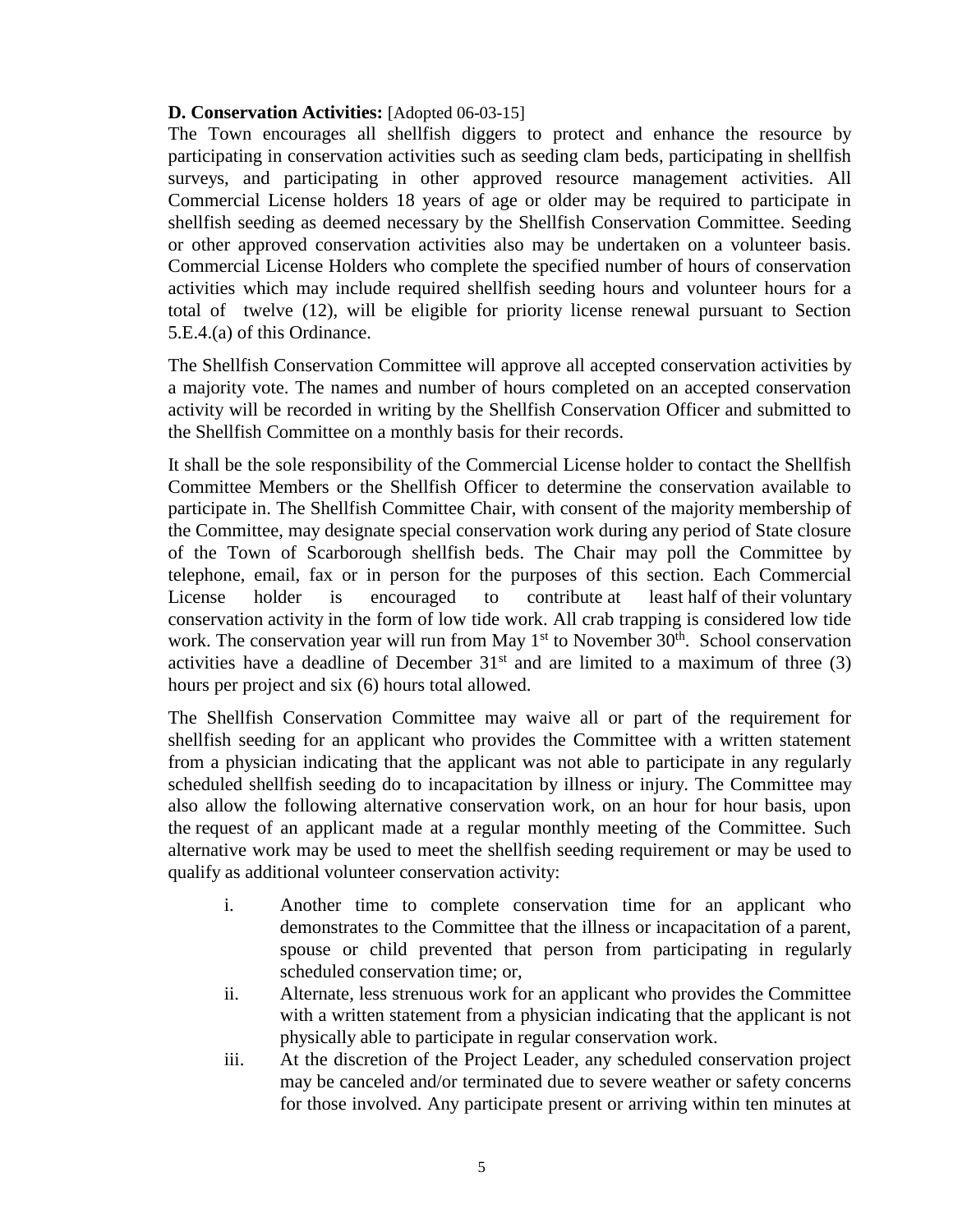the designated meeting area and start time must still sign in and sign out. These participants will receive the allotted hours of conservation time for that particular project regardless of performing the activity.

#### <span id="page-8-0"></span>**E. Issuance of Shellfish Licenses:** [amended 06-03-15]

Clam resources vary in density and size distribution from year to year and over the limited soft clam producing area of the Town. It is essential that the town carefully husband its shellfish resources. Following the annual review of the town's clam resources, its size distribution, abundance and the warden's reports, as required by Section 3, the Shellfish Conservation Committee, in consultation with the D.M.R. area biologist, will determine whether limiting commercial or recreational shellfish licenses is an appropriate shellfish management option for the following year.

**1)** Prior to February 1 of 1998 and each succeeding year, the committee shall report its findings and document recommendations for the allocation of commercial and recreational licenses to be made available for the following license-year to the Commissioner of Marine Resources for concurrence.

**2)** After receiving approval of proposed license allocations from the Commissioner of Marine Resources and prior to February 1 of 1998 and each succeeding year, the Shellfish Conservation Committee shall notify the Town Clerk in writing of the number and allocation of shellfish licenses to be issued.

**3)** Notice of the number of licenses and the procedure for application shall be published in a trade or industry publication, or in a newspaper or combination of newspapers with general circulation, which the municipal officers consider effective in reaching persons affected, not less than 10 days prior to the period of issuance and shall be posted in the municipal offices until the period concludes.

**4)** The Town Clerk shall accept applications for shellfish licenses annually commencing on the first Monday in April, or on the first town office business day thereafter if the first Monday is not a business day. [03/19/03]

#### <span id="page-8-1"></span>**(a) Commercial Renewal Licenses.**

(i): On the first Monday of April and on the next subsequent business day, the Clerk shall issue license only to holders of resident and non-resident commercial shellfish licenses who seek renewal and who have completed at least 12 hours of approved conservation activities which may include mandatory shellfish seeding as well as voluntary conservation work approved under this Ordinance during the term of their current licenses or at least 4 hours of such work if the holder is 70 years of age or older. Such applicants may apply by mail pursuant to subparagraph (ii) below or must appear in person at the office of the Town Clerk during that two day period and pay the application fee at the time of issuance of the license. The Clerk shall issue commercial licenses to such qualified applicants on a first come, first served basis during those two business days. Any holder of a commercial license whose status as a resident or non-resident has changed at the time of application or who did not complete the requisite hours of approve conservation activities shall not be entitled to apply for renewal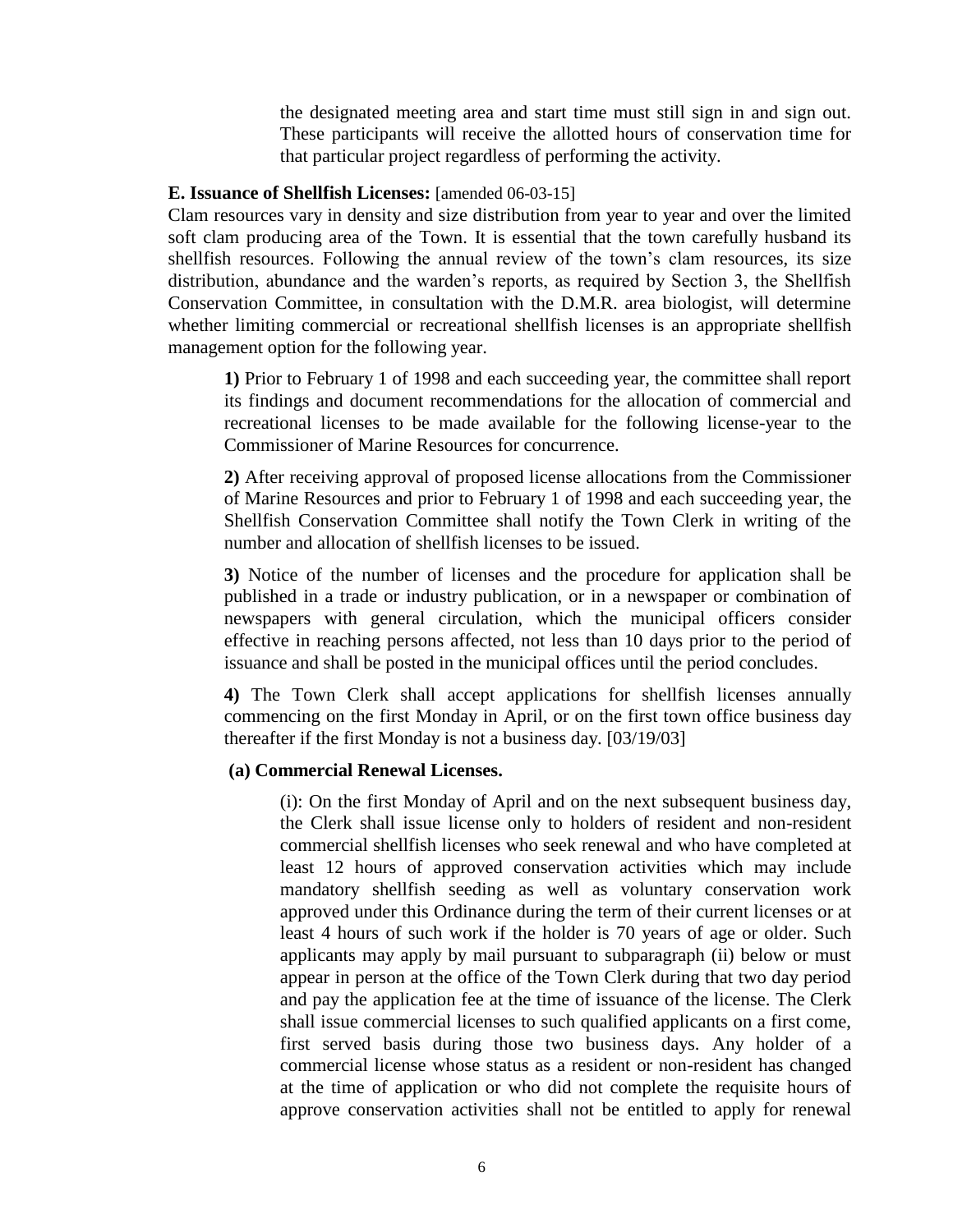under this subsection (a) but may apply for a new license under subparagraph (b) below. [03/16/2005][amended 06-03-15]

(ii): Effective March 1, 1998 in lieu of applying in person pursuant to subparagraph (I) above, an applicant for a renewal resident or non-resident commercial license may apply by mail. Applications by mail must be received at the Town Clerk's office on a day that office is open for business no earlier than March 1 and no later than March 31. The application must be accompanied by the required license fee, a copy of the applicant's driver's license, a copy of the applicant's motor vehicle registration certificate, and any other information upon which the applicant relies to document residency. The Clerk shall mark all applications with the date and time of receipt. If more than one application is received at the same time, the Clerk shall determine their order or receipt of random drawing and mark them accordingly. The Clerk's marks concerning order of receipt shall be conclusive for purposes of applying the first-come first-served provisions of paragraph (i) above.

# <span id="page-9-0"></span>**(b) Non-Renewal Resident Commercial and Non-Resident Non-Reciprocating Commercial Licenses.**

(i) On the third and fourth subsequent business days, the Clerk shall accept applications for any remaining resident commercial shellfish licenses and non-resident non-reciprocating commercial shellfish licenses. Applicants must apply in person and be 18 years of age at the time of application, at the office of the Town Clerk. The Clerk shall not issue any licenses during the third and fourth business days, but shall inform each applicant that licenses will be awarded on the basis of a lottery and advise each applicant of the time and place where the lottery will be held. On the fifth subsequent business day, the Clerk shall conduct a lottery for the issuance of the remaining resident commercial shellfish licenses and a lottery for the issuance of non-resident non-reciprocating commercial shellfish licenses. In order to be entered into the lottery, an applicant must be present and must tender the application fee at the time of the lottery drawing. The Clerk shall award the remaining resident commercial shellfish licenses by drawing the names of qualified applicants at random and then shall award the nonresident non-reciprocating commercial shellfish licenses by drawing the names of qualified applicants at random.

(ii) If, after June 1 annually, any allocated licenses remain unissued, on the first *consecutive* Monday, Tuesday and Wednesday in June applications shall be taken and placed in a lottery pool. Applicants must apply in person and be 18 years of age at the time of application. On the following Friday, applicants' names shall be drawn at random by the Town Clerk. Physical presence and full payment are required at the time of drawing, and all applicants must meet eligibility requirements for the license category that they apply for. The lottery shall be conducted in the same fashion as the lottery under section  $5(E)(4)(b)(i)$ .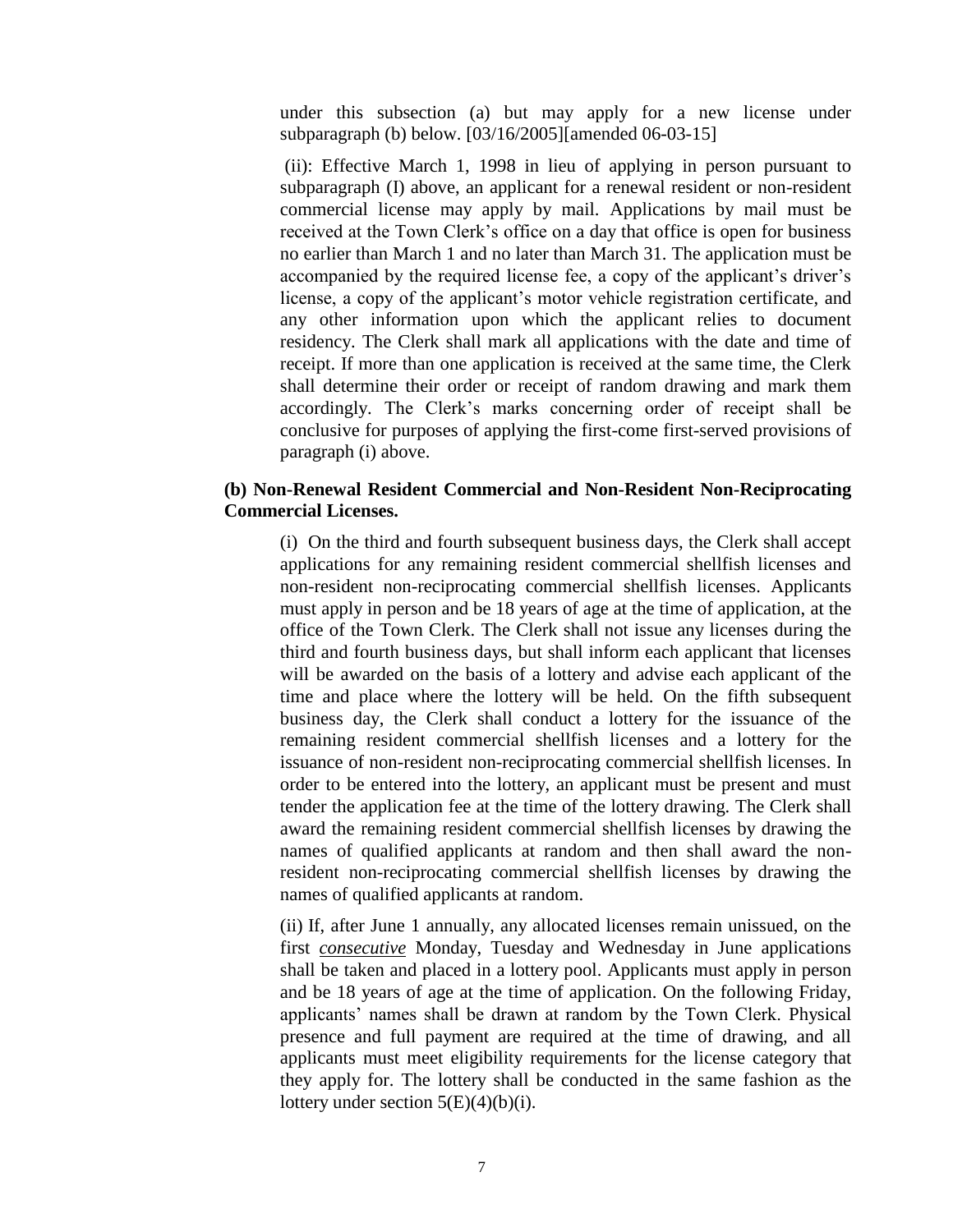# <span id="page-10-0"></span>**(c) Resident Student Commercial Renewal Licenses, Non-Resident Student Commercial Renewal Licenses and Over 60 Resident Commercial Bushel Renewal Licenses.**

Shall be renewable in the same manner as Resident and Non-Resident Commercial Licenses under Section 5.E.4(a), except that required shellfish seeding hours and additional voluntary conservation hours shall be:

| Resident & Non-Resident Student     | No conservation time required.        |
|-------------------------------------|---------------------------------------|
| Commercial Licenses under the age   | [Voluntary participation is]          |
| of 18. [amended 06-03-15]           | encouraged.] [amended 06/03/15]       |
| Resident & Non-Resident Student     | Twelve (12) hours of approved         |
| Commercial Licenses 18 years of     | conservation activities. [adopted 06- |
| age or older at time the license is | $03-15$ ]                             |
| issued. [adopted 06-03-15]          |                                       |
| Over 60 Resident Commercial         | Eight<br>(8) Hours of approved        |
| <b>Bushel Licenses</b>              | conservation activities. [03/16/2005] |
|                                     | $[11/02/2005]$ [amended 06/03/15]     |
| All Commercial License Holders      | (4)<br>hours of<br>Four<br>approved   |
| 70 or Older                         | conservation activities. [03/16/2005] |
|                                     | $[11/02/2005]$ [amended 06/03/15]     |

Any holder of a student commercial license or over 60 license whose status as a resident or non-resident has changed at the time of application or who did not complete the requisite hours of approved conservation activities shall not be entitled to apply for renewal under this subsection (a) but may apply for a new license under subparagraph (d) below.

**(d) Non-Renewal Resident Student Commercial Licenses, Non-Resident Student Commercial Licenses and Over 60 Resident Commercial Bushel Licenses.** Applications for new (non-renewal) Resident Student Commercial Licenses, Non-Resident Student Commercial Licenses and Over 60 Resident Commercial Bushel License shall be processed in the same manner as applications for non-renewal Resident Commercial and Non-Resident Non-Reciprocating Commercial Licenses under Section 5.E.4(b), except that for Resident Student Commercial Licenses and Non-Resident Student Commercial Licenses the clerk shall continue drawing names after all licenses have been awarded and until all applicants have been placed on a list in the order their names have been drawn. Any Student Commercial License which is surrendered after issuance shall be made available to the remaining applicants on that list in the order their names were drawn, and then to other applicants on a first-come, first-served basis.

#### <span id="page-10-1"></span>**(e) Resident Recreational Licenses.**

Commencing on the second Monday in April annually the Town Clerk shall accept applications for resident recreational shellfish licenses. Applicants must appear in person at the office of the Town Clerk. Licenses shall be awarded on a first come, first served basis.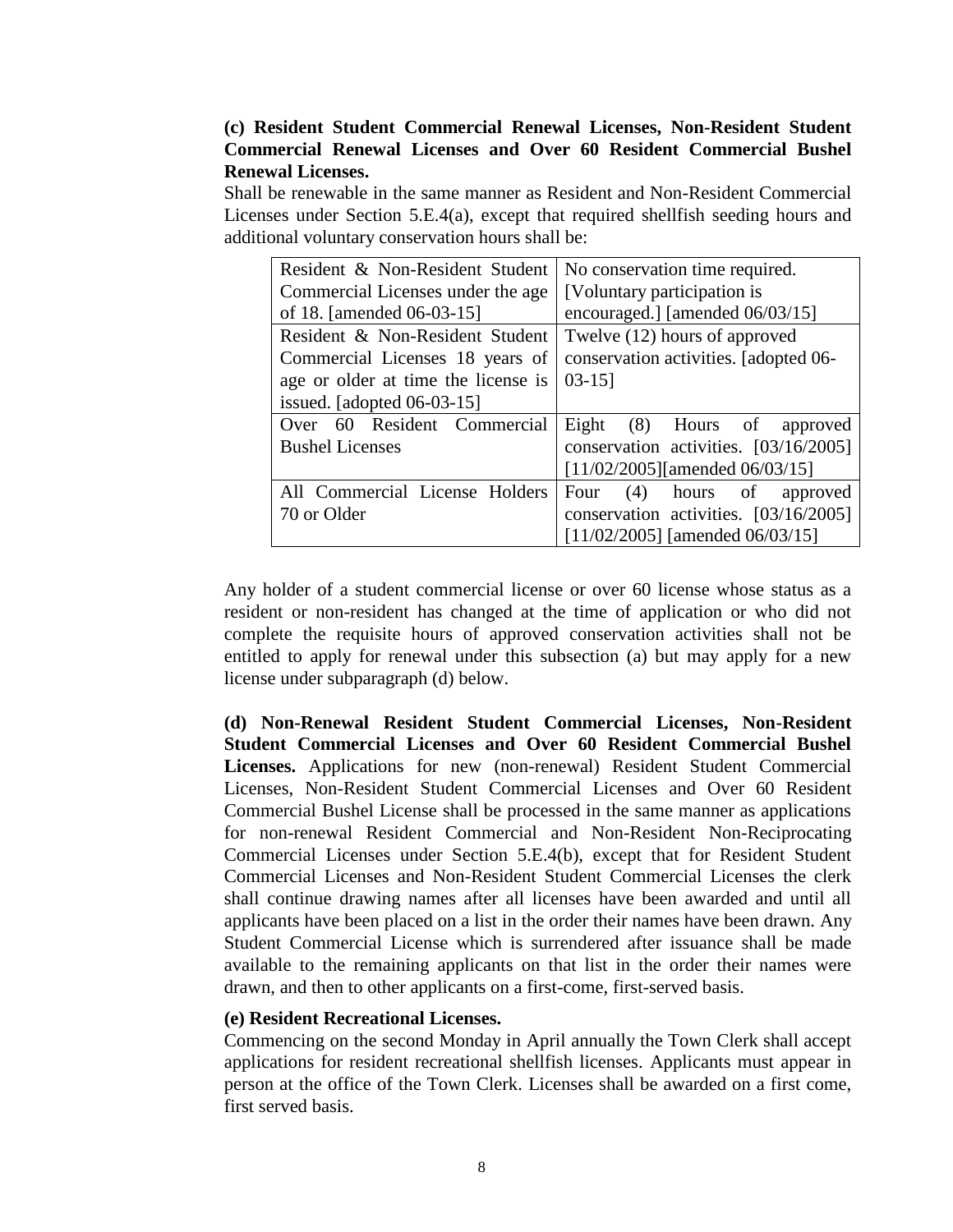## <span id="page-11-0"></span>**(f) Non-resident Recreational Licenses.**

On the second Monday, Tuesday and Wednesday until noon, in April annually, the Town Clerk shall accept applications for non-resident recreational licenses. Applicants must apply in person at the office of the Town Clerk and shall have their names placed in a lottery pool. On that Wednesday at 3:00 p.m., the licenses shall be awarded to applicants drawn at random from the pool by the Clerk and shall not exceed ten percent (10%) of the number of allocated resident recreational shellfish licenses. Physical presence and full payment are required at the time of drawing. The lottery shall be conducted in the same fashion as the lottery under section  $5(D)(4)(b)(i)$ .

## <span id="page-11-1"></span>**(g) Remaining Licenses.**

If, after August 1 annually, any allocated licenses remain unissued, the clerk shall issue such licenses on a first-come, first served basis, without regard to the residency of the applicant or the allocation between resident and non-resident licenses. [03/16/2005] [11/02/2005]

## <span id="page-11-2"></span>**(h) Day Licenses.**

After all available resident and non-resident recreational licenses have been issued under Section  $5(D)(4)(d)$  and  $5(D)(4)(e)$  above, the clerk may receive applications for and issue resident recreational day licenses and non-resident recreational day licenses, on a first-come, first-served basis without regard to residency of the applicant. Applicants must appear in person at the office of the Town Clerk no earlier than 5 calendar days before the day for which the license is requested. An applicant may obtain only one day license at a time and must appear in person on a separate day for each license requested. Each license issued under this section shall specify the calendar day for which it is issued and shall be valid for that day only. [03/16/2005] [11/02/2005]

#### <span id="page-11-3"></span>**F. License expiration date:**

Each license issued under authority of this Ordinance expires at midnight the 30th of April next following the date of issue.

# <span id="page-11-4"></span>**G. Reciprocal Harvesting Privilege:**

Licensees from any other municipality co-operating with this municipality on a joint shellfish management program may harvest shellfish according to the terms of their management program, may harvest shellfish according to the terms of their licenses.

#### <span id="page-11-5"></span>**H. Children 16 years or younger may accompany a recreational license holder:**

The recreational license holder and accompanying children are entitled to dig no more than the previously stated amount, "one peck of shellfish in any one day for the use of the holder and his or her family." [amended 07/17/02][amended 06/03/15]

# <span id="page-11-6"></span>**I. Suspension: [amended 04/18/01] [amended 03/01/06]**

**1.** Any shellfish licensee having one conviction for a violation of this Ordinance or for a violation occurring within the Town of Scarborough of any state statute regulating the digging or taking of shellfish shall have his or her shellfish license automatically suspended for a period of 14 days. Subsequent convictions during the same license year (May 1 - April 30) shall result in an automatic suspension of sixty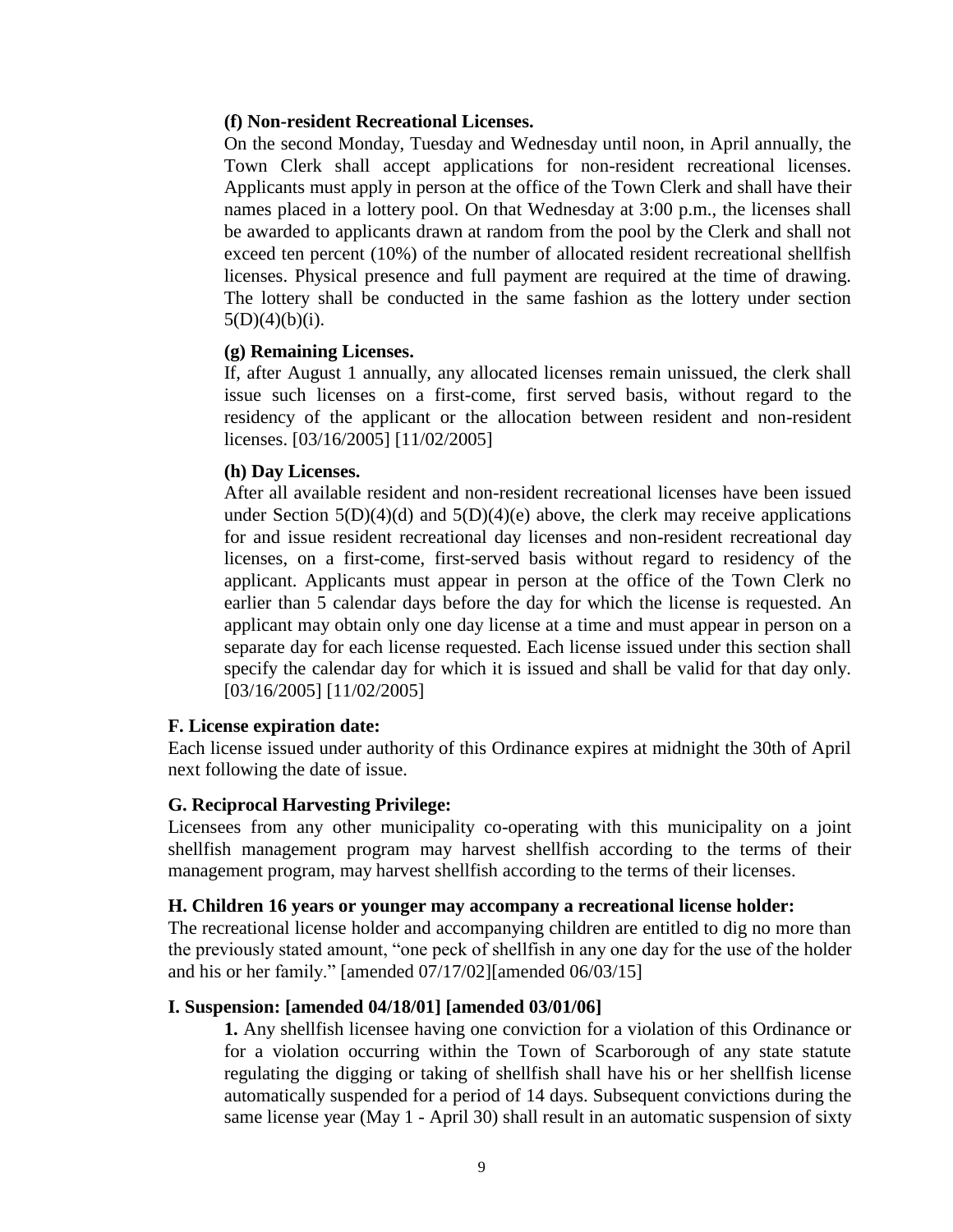(60) days. A licensee shall have his or her record cleared if there are no convictions within one year from the time of a conviction. As used in this paragraph, the term "digging" means using a shovel, spade, rake, tool or hands to uncover shellfish from the ground and the term "taking" means removing a marine organism from its natural habitat. [amended 04/18/01][amended 06/03/15]

**2.** Any shellfish licensee having one conviction for a violation occurring within the Town of Scarborough of 12 M.R.S.A. § 6625 (governing identification and tagging of shellfish) shall have his or her shellfish license automatically suspended for a period of seven (7) days. Subsequent convictions during the same license year (May 1 - April 30) shall result in an automatic suspension of fourteen (14) days. A licensee shall have his or her record cleared if there are no convictions within one year from the time of a conviction. [amended 04/18/01] [amended 06/03/15]

**3.** A licensee whose shellfish license has been suspended pursuant to this section shall automatically have his or her license reinstated after the period of suspension has been served. [amended 04/18/01] [amended 06/03/15]

**4.** The suspension shall be effective from the third business day after the date of mailing of a Notice of Suspension by the Town Clerk to the Licensee or upon presentation of a Notice of Suspension by the Town Marine Resource Officer, whichever is earlier. [amended 02/18/98].

**5.** Any licensee whose shellfish license has automatically been suspended pursuant to this section shall be entitled to a hearing before the Shellfish Conservation Committee upon filing of a written Request for Hearing with the Town Clerk within 30 days following the effective date of suspension. Filing of the request for hearing with the Town Clerk stays the suspension until the end of the seventh day following the decision of the Shellfish Conservation Committee. The licensee may appeal the decision of the Shellfish Committee before the Town Council by filing a written Request for Appeal with the Town Clerk within 7 days of the decision of the Shellfish Conservation Committee. Filing of the Request for Appeal with the Town Clerk stays the suspension until the Town Council has rendered its decision. [amended 04/18/01]

**6.** No holder of a commercial license under this Ordinance shall dig or take shellfish during any time that holder's State of Maine Shellfish License is suspended. During any such period of suspension, the holder's license under this Ordinance is automatically suspended. [amended 02/18/09]

### <span id="page-12-0"></span>**J. Opening and Closing of Flats:**

The Shellfish Conservation Committee, with the approval of the Commissioner of Marine Resources, may open and close the areas for shellfish harvest (the "Conservation Areas"). Except in the case of emergencies, the Shellfish Conservation Committee shall follow the following procedure prior to opening or closing a Conservation Area:

**1.** Upon determination by the Shellfish Conservation Committee or by the Chair of the Committee that the opening or closing of a Conservation Area should be considered, the Chair shall place the proposed opening or closing on an agenda for a public hearing.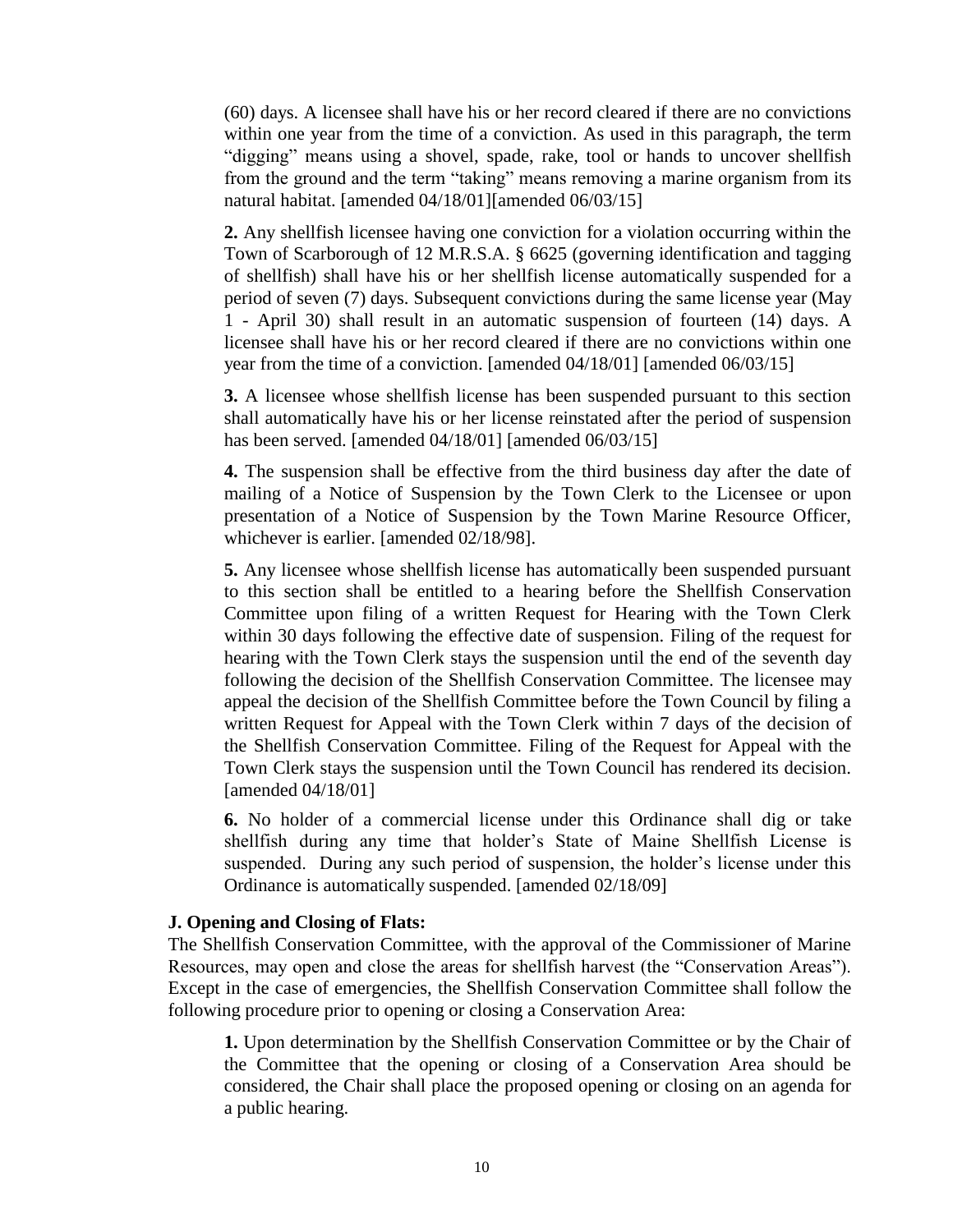**2.** No less than 7 days prior to the hearing, a notice of the hearing describing the location of the Conservation Area proposed to be opened or closed shall be: (a) posted at the Town Office; (b) published in a newspaper of general circulation in the Town of Scarborough; and, (c) communicated to the Department of Marine Resources. The notice may also be placed on the Scarborough Shellfish Conservation Officer's telephone recording.

**3.** At the public hearing, the Shellfish Conservation Committee shall present and entertain evidence obtained from shellfish surveys and other sources. Members of the public may then comment on such evidence and may present additional evidence relevant to the proposed opening or closing.

**4.** At the conclusion of the evidence, the Shellfish Conservation Committee shall make findings of fact based on the evidence presented, shall reach conclusions based on those findings of fact, shall order whether the Conservation Area in question shall be opened or closed, and may set such time limitations and other harvesting conditions as are consistent with good conservation practices.

**5.** The order of the Shellfish Conservation Committee shall be forwarded to the Commissioner of Marine Resources and shall not take effect until approved by the Department of Marine Resources.

In the event the Shellfish Conservation Committee determines that an emergency closing of a Conservation Area is necessary, the Committee may take action without following the procedures described above, provided that the Committee makes a reasonable effort to give adequate public notice and allow for public participation. [amended 01/03/01]

# <span id="page-13-0"></span>**K. Hours Prohibited:**

It shall be unlawful to dig any shellfish anywhere in the Town of Scarborough between the hours of one half hour after sundown and one half hour before sunrise. (amended 10/17/2007)[amended 03/21/13]

# <span id="page-13-1"></span>**L. Penalty:**

Any person who violates any provision of this ordinance commits a crime, not a civil violation, punishable by a fine of up to \$1,500 per offense, as provided in 12 M.R.S.A. §6671(10). Any person holding a commercial license under this Ordinance who aids or abets the harvest of shellfish in violation of this Ordinance also commits a violation of this Ordinance and shall be subject to the same fines as the person he or she assisted. [amended 04/04/2007]

# <span id="page-13-2"></span>**M. Administrative Suspension of Recreational License:**

If the Shellfish Conservation Officer determines that the holder of a recreational license has sold or otherwise received remuneration for shellfish harvested pursuant to the recreational license, or that the holder of a license has violated Section 5(N) of this ordinance the Shellfish Conservation Officer may impose an administrative suspension of the License and of eligibility for a license in the next licensing year. The Shellfish Conservation Officer shall give written notice to the license holder of the administrative suspension, which shall be effective from the third business day after mailing of the Notice of Suspension or upon presentation of the Notice of Suspension by the Shellfish Conservation Officer, whichever